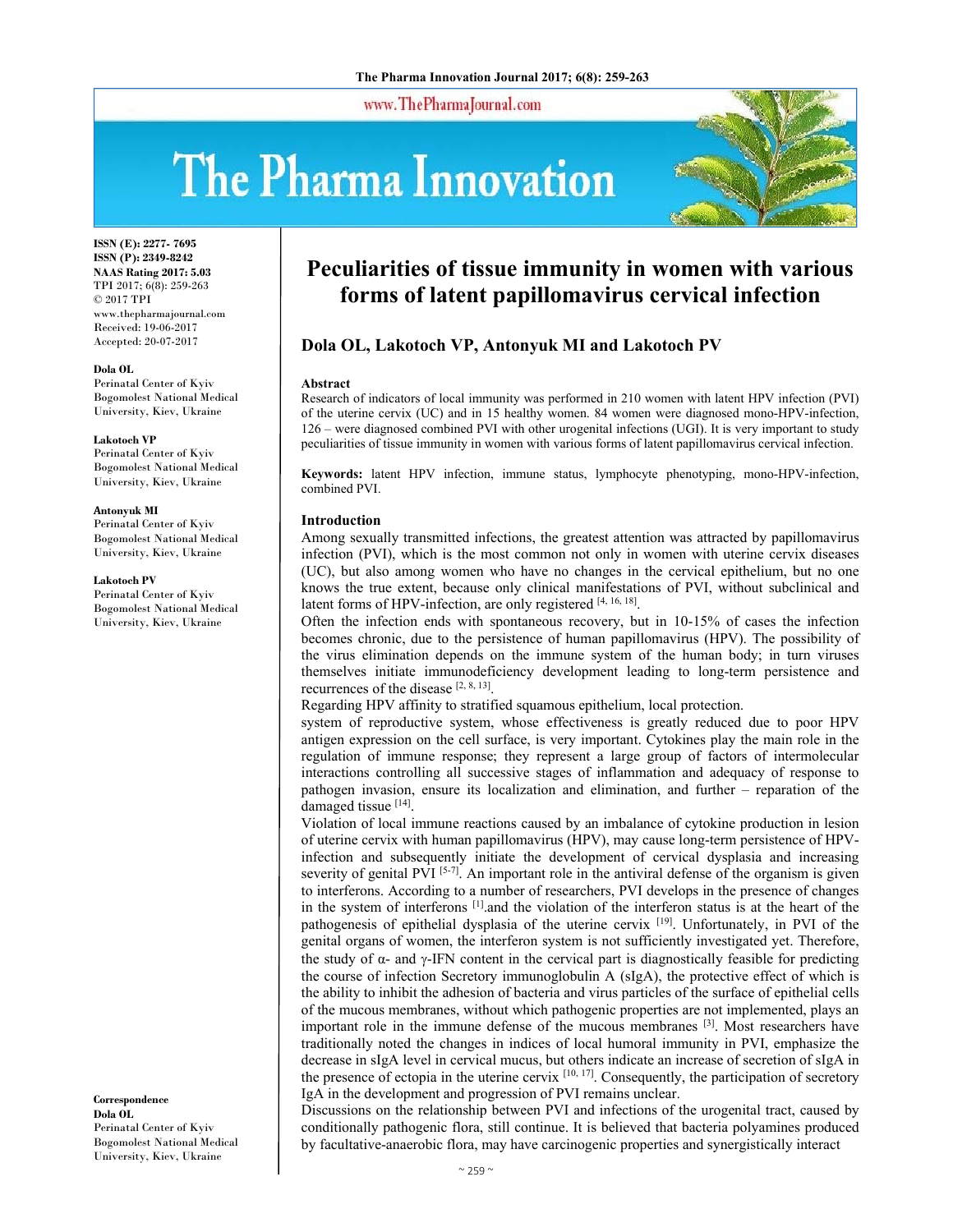with HPV, thus dysbiosis of vagina is considered as a potential co-factor of cervical carcinogenesis [9].

Taking into account the above-mentioned, the objective of our research was to study the cytokine and interferon profile and the level of secretory immunoglobulin A in the cervical section of women with different forms of latent papillomavirus infection of the uterine cervix, often associated with urogenital infection, at the beginning of the examination and after 6 months of observation.

# **Materials and Methods of the Study.**

There were studied 1200 women of reproductive age (from 18 to 45 years old – mean age  $28\pm 06$  years) who applied to the gynecological departments of perinatal centers and hospital №18 in Kyiv for the period from 2011 to 2016. All the patients were performed a comprehensive examination, which included cytological, colposcopic, bacteriological research methods and PCR method. In 210 patients the DNA of HPV was detected in the absence of clinical and morphological signs of infection, indicating latent PVI; of them 84 – were diagnosed monoinfection, 126 – combined papillomavirus and urogenital infections (UGI). Women who were detected UGI received adequate (according to the revealed pathogen) therapy. The control test was performed after 6 months – 140 women had transient PVI, and 70 – persistent one.

Evaluation of local immunity was performed according to the level of secretory immunoglobulin A (sIgA), factor of tumoralpha necrosis (TNF-α), interleukin 10 (IL-10), interferonalpha (IFN- $\alpha$ ) and interferon-gamma (IFN- $\gamma$ ) in cervical part, which was taken from the cervix with a sterile plastic pipette into a centrifuge tube with 1.0 ml of normal saline solution, was homogenized and centrifuged in mode of 1500 rpm within 10 minutes, the over sediment substance was poured into test tubes type "Ependorf" and was stored until testing at

- 20 $\degree$  C. The concentration of sIgA, IFN-α and IFN-γ was determined by enzyme-linked immunosorbent assay (ELISA) using kits "sIgA-ELISA-BEST", "gamma INTERFERON-ELISA-BEST" and "alpha INTERFERON- ELISA-BEST" (Novosibirsk, Russia); the level of TNF- $\alpha$  and IL-10 – with the help of ELISA kits ("Procon", St. Petersburg, Russia).

To unify the results obtained in the study of humoral factors, a calculation of a specific concentration of 1 mg of protein in the cervical part was used. Protein concentration was determined by the method of Bradford  $[15]$ . to a sample containing protein 1-10 micrograms in 0.1 ml, 1.0 ml of dye was added – Kumasi brilliant blue G-250, then mixed and measured the spectrum of absorption at 570 nm on a spectrophotometer. The protein concentration was determined using a calibration curve constructed by a human albumin protein (Sigma-Aldrich, Germany).

Statistical processing was performed using Microsoft Office Excel 2003 for Windows and STATISTIKA 6.0 [12]. A comparison of two independent groups was performed using Man-Whitney's non-parametric *U*-criterion. For each metric, the median (Me) and the interquartile spacing of 25 and 75 percentiles (25% and 75%) were determined.

### **Results of the study and their discussion.**

A tumor necrosis factor- $\alpha$  (TNF- $\alpha$ ), which is a positive triggering factor in the chain of inflammatory cascade cytokine production stage and is produced mainly by normal cervical epithelium, plays a key role in the simultaneous development of the inflammatory response and immune reaction to the foreign agent invasion.

A significant increase of TNF- $\alpha$  content in cervical part relative to similar values of the control group was observed in women with latent PVI of UC (Table 1).

| Indeces            | <b>Healthy</b>       | Women with latent PVI, $Me$ [25%; 75%]    |                                     |                                             |                                           |                                                                                  |  |  |
|--------------------|----------------------|-------------------------------------------|-------------------------------------|---------------------------------------------|-------------------------------------------|----------------------------------------------------------------------------------|--|--|
| per 1 mg of        | women                |                                           | at the beginning of examination (1) |                                             | in 6 months $(2)$                         |                                                                                  |  |  |
| protein            | $(n=15)$             | totally $(n=81)$                          | $PVI(n=41)$                         | $PVI+ UGI(n=40)$                            | transitory PVI $(n=41)$                   | persisting PVI $(n=43)$                                                          |  |  |
| TNF- $\alpha$ , pg | 33.8<br>[20.4; 63.6] | 65.2<br>[34.8; 140.4]<br>$_{\rm p=0.040}$ | 57.7<br>[29.7; 134.3]               | 76.6<br>[37.9; 142.6]<br>$*_{p=0.029}$      | 36.4<br>[17.9; 69.8]<br>$\bullet$ p=0.006 | 26.3<br>[11.1; 46.3]<br>$\bullet$ p=0.004                                        |  |  |
| IL-10, $pg$        | 21.0<br>[12.0; 43.0] | 34.3<br>[21.0; 49.4]                      | 28.7<br>[14.8; 44.3]                | 36.0<br>[24.8; 60.7]<br>$\bullet p = 0.029$ | 23.0<br>[14.0; 42.0]                      | 47.1<br>[35.0; 63.7]<br>$*_{p=0.012}$<br>$\nabla p = 0.003$<br>$\bullet$ p=0.010 |  |  |

**Table 1:** The content of cytokines in cervical part in women with latent PVI

**Notes**:  $p<0.05$  for healthy women (\*); women with HPV monoinfection ( $\bullet$ ); women with transient PVI ( $\nabla$ ); the general group of women with latent PVI (beginning of the study)  $(\bullet)$ 

The largest deviations of the TNF- $\alpha$  content from the control values were observed in women with combined PVI and UGI (median was 2.27 times higher, and in case of HPV monoinfection – only in 1.71 times). Re-examination of women with transient PVI of UC in 6 months showed a significant reduction of TNF- $\alpha$  in cervical part relative to the initial data that led to the normalization of statistical

indicators, which could not be said of such factors in the group of patients with persistent PVI of UC, which differed not only from the control and corresponding indicators of a group of women with transient PVI, but also made a significant difference compared with the data of the general group with latent PVI, which were determined at the

beginning of the study.

It is known that an increase of TNF- $\alpha$  level can lead to an increase of the expression of the IL-10 gene, which is the most important for its antagonist and normally suppresses the production of pro-inflammatory cytokines. In the early stages of inflammation, IL-10 can inhibit the antimicrobial response, while protecting the body against hyper-inflammation and tissue damage caused by mechanisms of protection against infection. At the same time, IL-10 plays an important role in the pathogenesis of cancer: on the one hand, excessive production of IL-10 increases the probability of tumors; on the other hand, IL-10 inhibits angiogenesis. The analysis of the received data of the determination of IL-10 in the cervical part of women with latent PVI showed an increase of its concentration in terms of the median and interquartile scale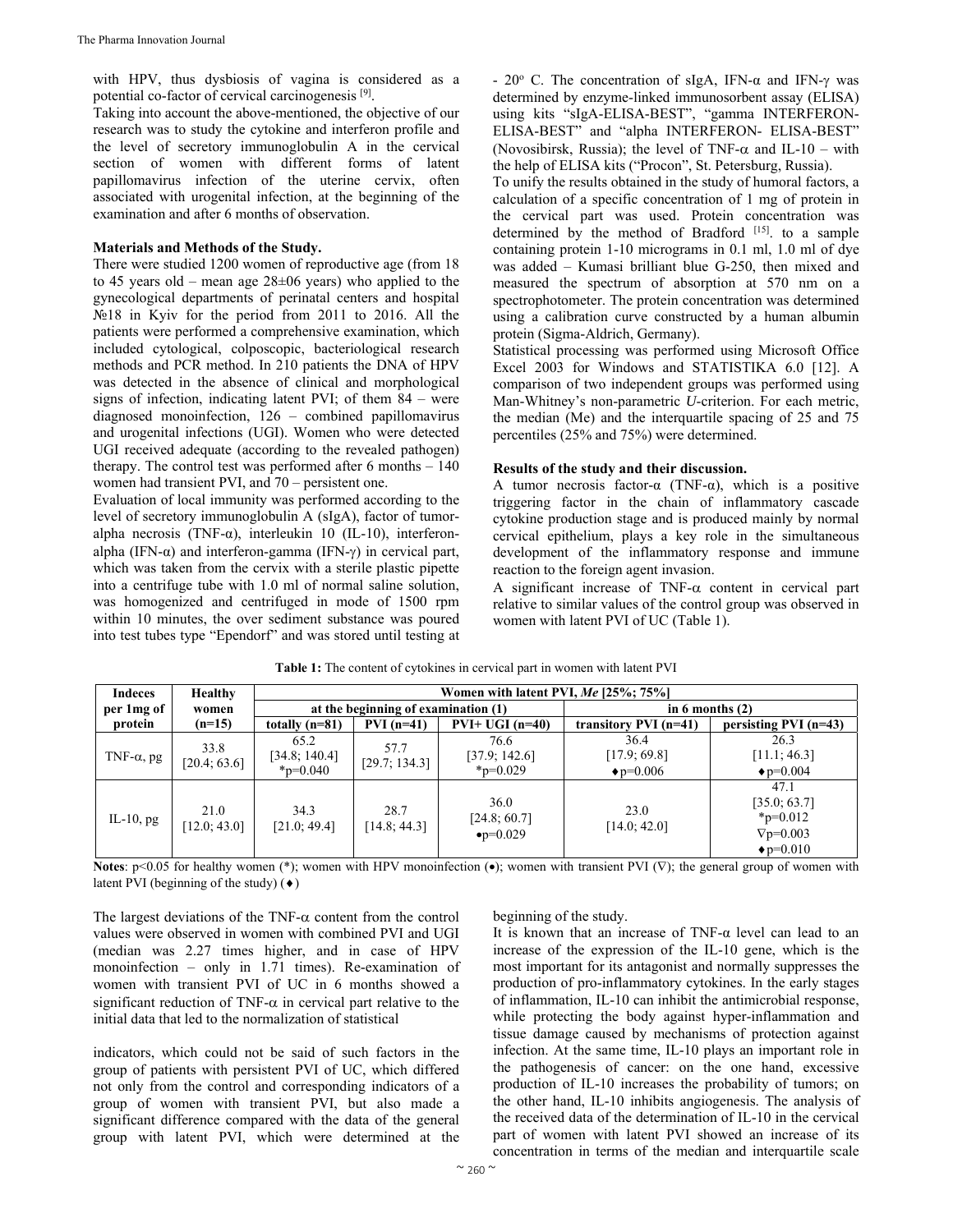versus the similar values of the control group (Table 2). HPV monoinfection caused an increase of median for IL-10 in relation to control group to a lesser extent (in 1.37 times) than in the presence of additional UGI (in 1.71 times), which was confirmed by significant difference. After 6 months, women who had HPV were observed a further increase in the level of IL-10 in the cervical part, that exceeded twice the median for IL-10 in women with transient PVI, 2.2 times higher than that of healthy women, as well as from indicators, which were received at the beginning of the examination – the median was 1.37 times higher. It should be noted that in women with transient PVI of UC, the values of median, lower and upper quartiles have almost equaled the control ones.

Thus, in women with latent PVI of UC the changes in local synthesis of basic intercontrolled cytokines were marked – the increase of pro-inflammatory TNF- $\alpha$  in cervical part, indicating the activation of the inflammatory response, and at the same time and a slight increase in the level of antiinflammatory IL-10, which can be considered a compensatory reaction in the first place, at the expense of patients who had combined PVI and UGI. But with the duration of HPV in the uterine cervix the changes that indicated a violation of this cytokine regulation were observed and were manifested in the prevalence of pro-inflammatory cytokines over antiinflammatory ones. All this may increase the likelihood of the persistence of the virus in the body, and eventually may

contribute to the formation of neoplastic processes.

In the case of transient PVI, (that is  $-$  when after 6 months, there was no detection of HPV DNA), the concentration of the above-mentioned indicators decreased to almost normal (control) values.

The nonspecific resistance of the organism to viruses normally forms the interferon link of immunity and promotes the natural recovery of patients in pathological processes.

As a result of study the content of IFN- $\alpha$  in the cervical part in women with latent PVI of UC, a significant increase of statistical indices against similar parameters of the control group was found (Table 2). A significant increase in the content of IFN-α in relation to control values was observed in women with combined PVI and UGI, but to a lesser extent (1.31 times) than in HPV monoinfection (1.56-fold), indicating inhibition under the effect of concurrent infection of the synthesis of IFN-α, which is an important antiviral factor in the local protection of the mucous membrane in the presence of pathogens in the genitals. Repeated examination after 6 months has revealed a significant decrease of the IFNα concentration in the cervical part in women with transient PVI compared to baseline, but its value remained above the control one (Table 2). For women with persistent PVI, the decrease of the IFN- $\alpha$  concentration had a significant difference not only with respect to the baseline but also the median for the group with transient PVI of UC (1.2-fold).

**Table 2:** The content of  $\alpha$ - and  $\gamma$ -interferon in the cervical part of women with latent PVI

| <b>Indeces</b>     | <b>Healthy</b>       | Women with latent PVI, $Me$ [25%; 75%] |                                          |                                          |                                             |                                                                 |  |  |
|--------------------|----------------------|----------------------------------------|------------------------------------------|------------------------------------------|---------------------------------------------|-----------------------------------------------------------------|--|--|
| per 1 mg of        | women                | at the beginning of examination (1)    |                                          |                                          | in 6 months $(2)$                           |                                                                 |  |  |
| protein            | $(n=15)$             | totally $(n=81)$                       | $PVI(n=41)$                              | $PVI+ UGI(n=40)$                         | transitory PVI $(n=41)$                     | persisting $PVI(n=43)$                                          |  |  |
| TNF- $\alpha$ , pg | 39.8<br>[19.0; 60.5] | 55.3<br>[43.5; 75.5]<br>$*_{p=0.002}$  | 62.3<br>[43.0; 76.0]<br>$*_{p=0.003}$    | 52.3<br>[45.0; 74.2]<br>$*_{p=0.006}$    | 45.5<br>[31.5; 68.1]<br>$\bullet$ p=0.011   | 36.8<br>[19.0; 44.5]<br>$\nabla p = 0.018$<br>$\bullet$ p=0.009 |  |  |
| IL-10, $pg$        | 59.9<br>[42.6; 74.5] | 126.4<br>[75.3; 172.1]<br>$p=0.0001$   | 123.0<br>[75.3; 162.3]<br>$*_{p=0.0003}$ | 128.1<br>[79.5; 174.1]<br>$*_{p=0.0004}$ | 82.3<br>[45.3; 126.8]<br>$\bullet$ p=0.0005 | 94.5<br>[70.2; 151.5]<br>$*_{p=0.0007}$<br>$\nabla p = 0.021$   |  |  |

**Notes**:  $p<0.05$  for healthy women (\*); women with transient PVI ( $\nabla$ ); the general group of women with latent PVI (beginning of the study) ( $\bullet$ )

Analysis of the data as for the content of IFN- $\gamma$  showed its significant increase in cervical part of women with latent PVI relative to control (Table 2) and equally both in women with HPV monoinfection and with combined PVI and UGI. Increase of IFN-γ, which has direct antiviral activity and being an important immune regulator that enhances the synthesis of HLA-antigens by cells, can result in women with latent PVI in acceleration of the processes of recognition and processing of antigens, activating other immune cells that participate in the elimination of pathogens. Perhaps because of this, 6 months later most women were not detected DNA to HPV. Repeated examination in women with transient PVI showed a significant decrease in the concentration of IFN- $\gamma$  in respect to initial data, although the level of IFN- $\gamma$  remained higher than normal, which may indicate the activation of Thelpers of type 1 and natural killer cells. In the group of patients with persistent PVI median for IFN- $\gamma$  was significantly higher than the same indicator of the group of women with transient PVI (in 1.14 times) and control group (in 1.58 times). This fact indicates that IFN- $\gamma$ , which is capable of providing a cytokine cascade, in the presence of persistent PVI supports the formation of an inflammation center with the involvement of effector cells.

Thus, the increase of the content of basic interferons  $\alpha$  and  $\beta$ in women with latent PVI of UC in cervical part is a response to genital infections not only with human papillomavirus, but also with other pathogens. Deficiency of IFN- $\alpha$ , which was found in the group of women with persistent course of PVI, may be due to both disturbances in the functioning of the immune system and the ability of high-risk HPV to inhibit the synthesis of interferons and interferon-signaling pathways work and thus contributes to the long-term persistence of HPV.

Secretory immunoglobulin A has a special place in local immunity. The exceptional importance of sIgA-antibodies in antiviral defense is due to the fact that they are from the very beginning present in the places of primary contact of the virus with the epithelial cells of the mucous membranes of the host's organism. The performed studies showed almost twice (p=0.003) increase of median and interquartile range (43.0 [20.0-78.1 μg/mg]) for the content of sIgA in the cervical section of women with latent PVI compared to healthy persons (20.4 [11.2, 27.7] μg/mg). Probably, the increase of secretory IgA is due to the fact that it is an important compensatory reserve of the organism that provides the protection against viruses and promotes the elimination of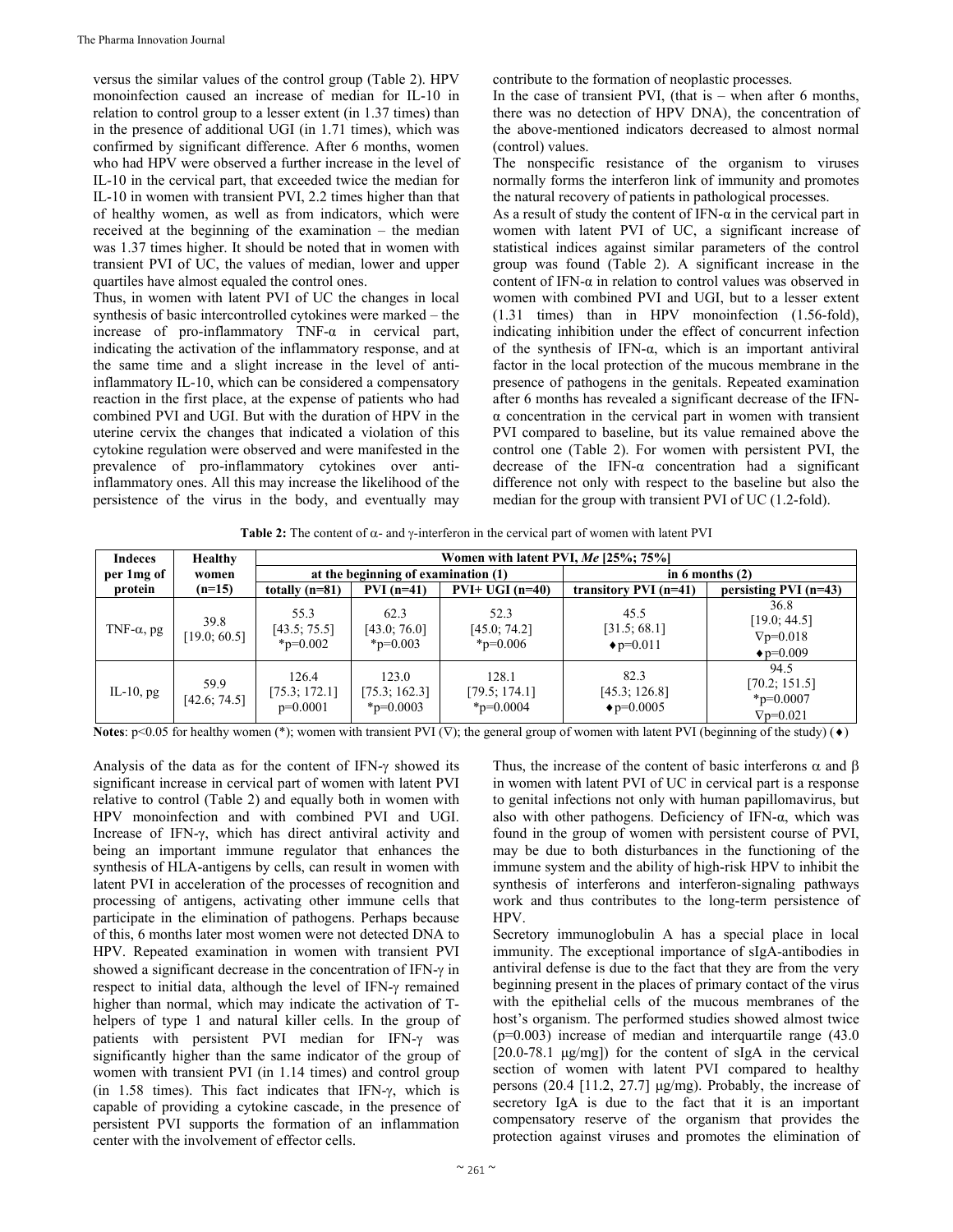pathogens, since high concentrations of sIgA-antibodies block the attachment of the virus to the cellular wall. The presence of UGI in women with PMI of UC contributed to a further increase of the median for sIgA (2.3 times), than in patients with only PVI (2.0-fold). There were determined significant differences as for the control group of women with mono-PVI (41.1 [17.2; 78.1]  $\mu$ g/mg, p=0.008) and combined with UGI  $(47.7 \,[23.8; 79.2] \,\mu g/mg, p=0.003)$ .

A significant decrease of sIgA concentration up to 25.6 [14.0; 53.2]  $\mu$ g/mg (p=0.005) in relation to the initial values, which was slightly different from the control values occurred after 6 months in women with transient PVI of UC. In patients who were detected HPV in the genitals, an elevated level of secretory IgA (47.0 [32.0; 78.1] pg/mg) was noted, as at the beginning of the study, thus the statistical difference from the initial data was not true, but there were determined the significant differences relative to the control data (2.3-fold, p=0.005) and index of the group of women with transient PVI  $(1.8\text{-}fold, p=0.003)$ . In this case, in our opinion, high levels of sIgA accompany the virus-carriage, restraining excessive aggressiveness of free viruses.

 Thus, the increase of sIgA in cervical part of women with latent PVI and in combination with UGI can be considered as a compensatory mechanism in response to an active input of new antigens through the epithelial layer, which lost its barrier function, as it is evidenced by the research results of other authors [11]. The movement to normalize the level of secretory immunoglobulin A was observed only in women whose HPV disappeared after six months.

Therefore, the performed studies have found that an imbalance of cytokine regulation of the local immune response with a prevalence of anti-inflammatory cytokine IL-10 amid a backdrop of the decrease of the level of proinflammatory cytokine TNF- $\alpha$  and antiviral  $\alpha$ -IFN with preservation of a high level of sIgA and  $\gamma$ -interferon may be important for maintenance of the HPV persistence in the uterine cervix and further contribute to chronization of infectious-inflammatory process.

# **Conclusions**

- 1. The tension of local immunity in women with identified HPV in the uterine cervix was characterized by a significant increase in the cervical section of the content of secretory IgA (2.10 times), TNF- $\alpha$  (1.93 times), α- and  $\gamma$ -IFN (in 1.39 and 2.11 times) compared to healthy women.
- 2. It is proved that mixed infection of genital tract in women with cervical latent PVI caused the greater severity of changes in local immunity compared with the control values that was manifested in the larger than in HPV monoinfection increase of content of TNF- $\alpha$  and IL-10 (in 2.27 and 1.71 times versus 1.71 and 1.37) and oppression of α-IFN synthesis (1.31 versus 1.56).
- 3. The condition of local immunity in women with persistent form of PVI was characterized by a significantly increased level of sIgA (1.8 times), IL-10 (2.0 times),  $\gamma$ -IFN (1.14 times), and a reduced level of  $\alpha$ -IFN (1.2 times) compared to women with transient form of PVI.

# **Refernces**

1. Abramovskikh OS. Functional activity of neutrophils and cytokine levels of cervical mucus in the HPV-associated

pathology of the uterine cervix. Immunologiya. 2011; 3: 143.

- 2. Aslamazian LK, Mazitova LP. Modern peculiarities of the course of papillomaviral infection in children. Pediatricheskaya farmakologiya. 2006; 3(4):9-10.
- 3. Drannik GN, Kurchenko AI, Drannik AG. Immune system of mucous membranes, physiological microflora and probiotics. "Poligraph plus" Ltd, 2009; 141.
- 4. Evstigneeva NP. Papillomavirus infection of the urogenital tract of women: epidemiology, factors of persistence, optimization of early diagnostics and prevention of oncogenesis: author's abstract. Dissertation for MD: Specialty 14.00.11 "Skin and venereal diseases Moscow, 2007; 43.
- 5. Zotova MA. Immunological peculiarities of latent papillomaviral infection. Perm Med J. 2011; 28(3):97- 102.
- 6. Zuykova IN, Shulzhenko AE. Persistent papillomavirus infection: cytokine imbalance and approaches to therapy. Effektivnaya farmako terapiya, 2013; 2(18): 54-60.
- 7. Lazarenko LM. The role of the interferon system in the immunopathogenesis of papillomavirus infection: Disseration for Doctor of Biol. Sciences: Specialty 03.00.09 "Immunology Kyiv, 2006; 336.
- 8. Letiaeva OI. Immunological peculiarities of persistent papillomavirus infection of the uterine cervix and its therapy with the medicine lavomax [Electron resource]. Dermatologiya v Rossii. Access mode: http://www. dermatology.ru/collections/immunologicheskieosobennosti-persistiruyushchei-papillomavirusnoiinfektsii-sheiki-matk, 2010.
- 9. Zolotoverkhaya BA, Shipitsina EV, Yushmanova ES, Savicheva AM. Markers of papillomaviral infection in cervical cancer screening. Genodiagnostika infektsionnykh zabolevaniy: cb. tr. Moscow, 2007; 3: 91- 93.
- 10. Melekhova NYu. Viral lesions of genitals in women. Smolensk. 2005; 57.
- 11. Sukhikh GT, Matveeva NK, Apolikhina IA *et al.* Indices of immunity in patients with papillomavirus infection of genitals. Akusherstvo iginekologiya. 2000; 2: 35-37.
- 12. Rebrova OYu. Statistical analysis of medical data: application of the package of application programs STATISTIKA. Media Sfera, 2002, 312.
- 13. Rogovskaya SI. Papillomavirus infection in women and pathology of uterine cervix. GEOTAR-Media. 2005, 15- 17.
- 14. Simbirtsev AS. Cytokines a new system of regulation of protective reactions of the organism. Tsytokiny i vospaleniye, 2002; 1:125-126.
- 15. Skoups R. Methods for purifying of proteins. Mir, 1985, 466-467.
- 16. Kulakov VI, Apolikhina IA, Prilepskaya VN, Sukhikh GT. Modern approaches to the diagnosis of female genital papillomavirus infection and their significance for the screening of cervical cancer. Ginekologiya. 2000;  $1(2):4-8.$
- 17. Trubnikova LI, Voznesenskaya NV, Kozhemiatova IV. Secretion of sIgA in cervical mucus in women with background diseases of the uterine cervix. Meditsynskiy almanakh. 2009; 4(9):134-136.
- 18. Nicolau SM, Camarg CG, Stávale JN. Human papillomavirus DNA detection in male sexual partners of women with genital human papillomavirus infection.